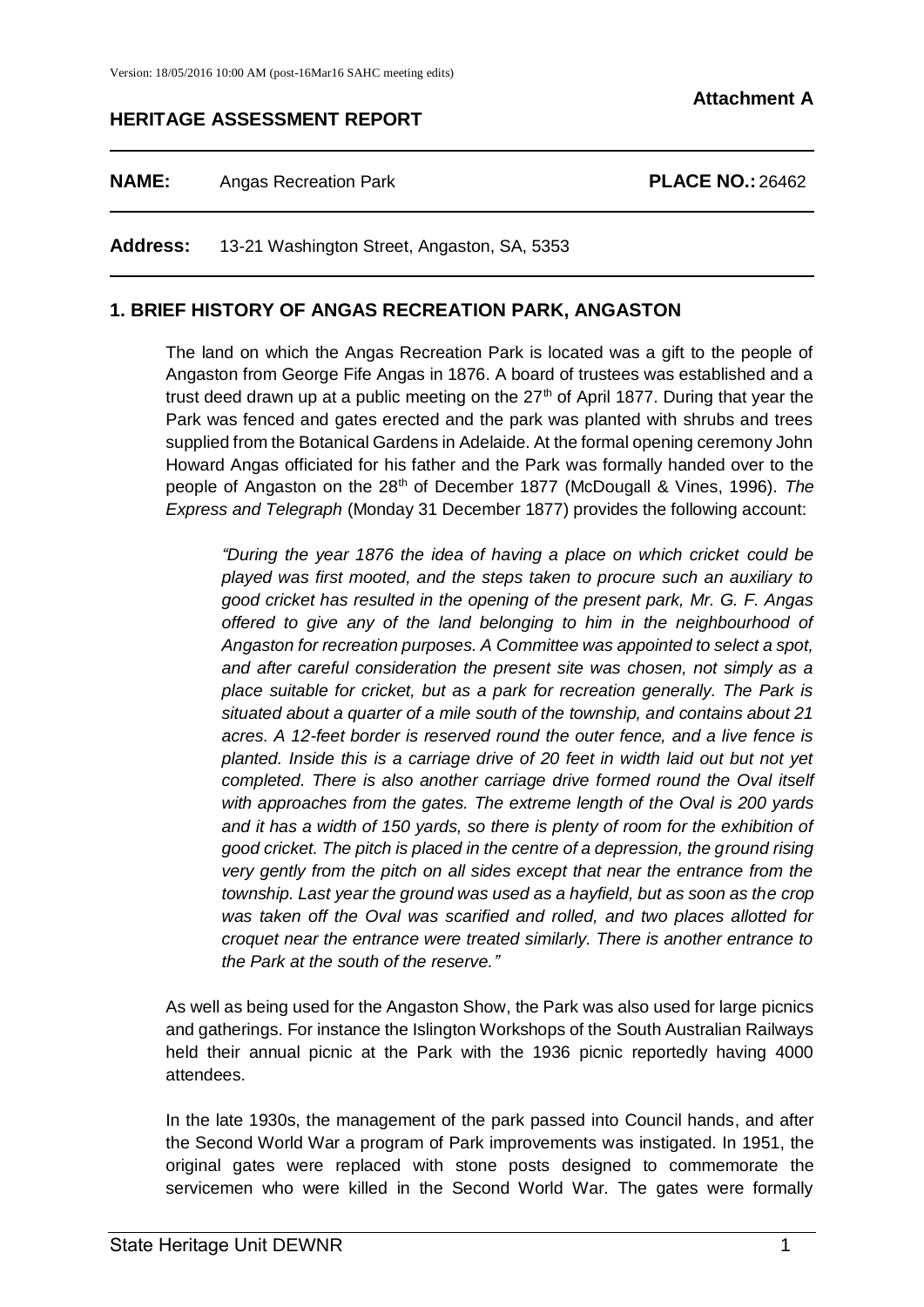declared open on the 9<sup>th</sup> of May 1951 by Ronald Fife Angas, great grandson of George Fife Angas.

The park is one of the locations used by the Barossa Valley Vintage Festival. The Recreation Park continues to be a focal point for sporting activities in Angaston and is well maintained by the Barossa Council.

# **Chronology**

| Year<br>1876 | Event<br>Portion of Section 331, Hundred of Moorooroo gifted to the<br>town of Angaston for recreational purposes. |  |
|--------------|--------------------------------------------------------------------------------------------------------------------|--|
| 1877         | Angas Recreation Park formally handed over to the people of<br>Angaston by JH Angas                                |  |
| 1891         | Angas Recreation Park used for Angaston Show from this<br>point onwards                                            |  |
| 1895         | Agricultural show hall erected                                                                                     |  |
| 1901         | Bandstand erected (no longer exists)                                                                               |  |
| 1905         | Grandstand erected                                                                                                 |  |
| 1937         | Angas Recreation Park, defined by Act of Parliament & park<br>passed into Council hands                            |  |
| 1951         | New Commemorative Entrance Gates formally opened by RF<br>Angas                                                    |  |

# **2. DESCRIPTION**

Land gifted to the people of Angaston in 1877 by George Fife Angas for recreation purposes, now bounded by Park Road, Washington Road, Radford Road and Gramp Avenue and specifically including; 1951 Stone Entrance Gates, 1895 Agricultural Show Hall, 1905 Grandstand and Cricket Oval. Modern features include a skate-park and tennis courts.

# **3. ASSESSMENT OF HERITAGE SIGNIFICANCE**

# **Identification of South Australian Historical Themes:**

Angas Recreation Park is associated with recreation and sporting from the 1870s to the present, as well as with the philanthropy of prominent colonial landowners.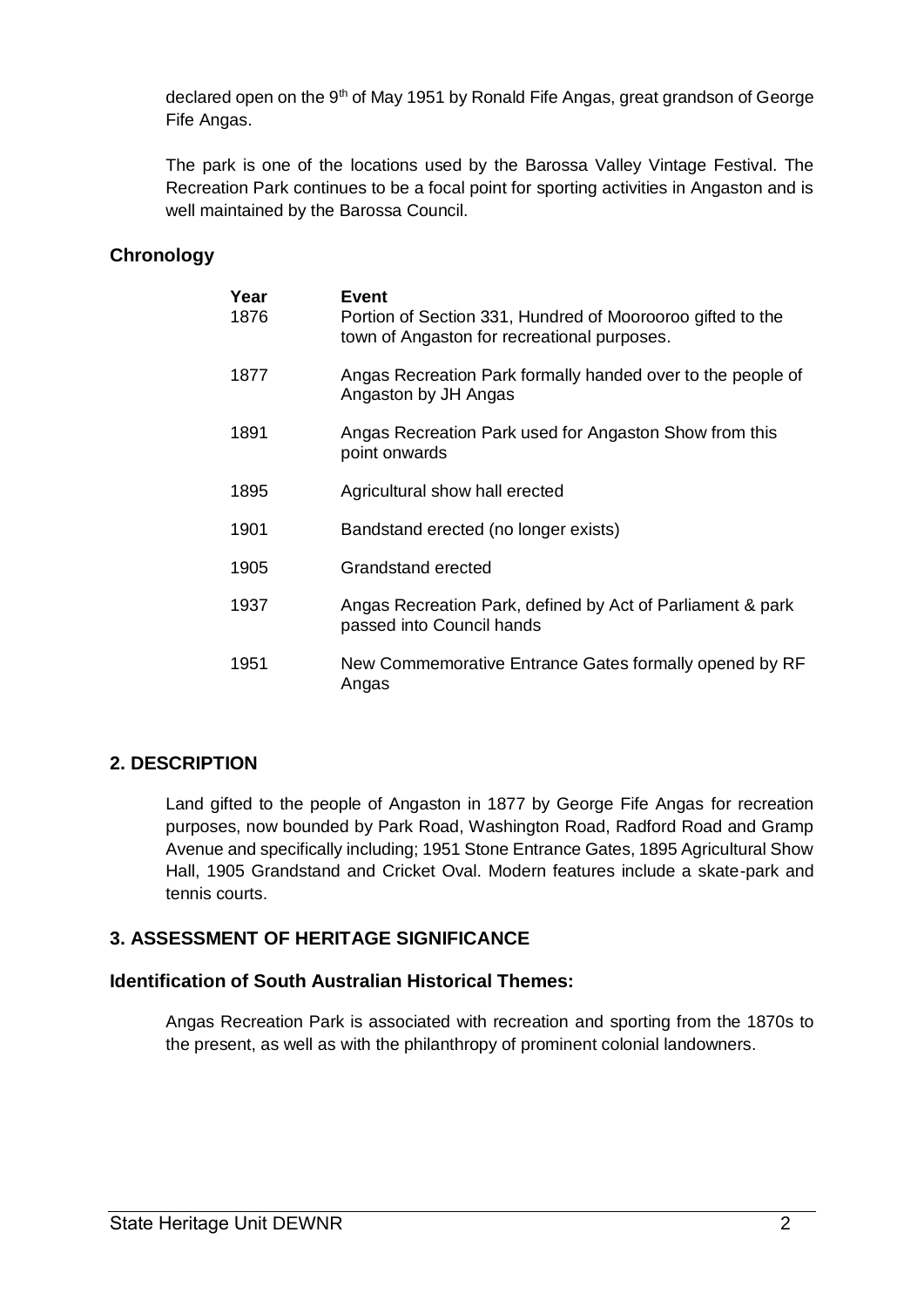#### **Comparability / Rarity / Representation:**

For the purposes of this assessment report, the comparability, rarity and representativeness of this place are discussed in further detail under the relevant criteria.

**Assessment against Criteria (Under Section 16 of the** *Heritage Places Act 1993***):**

# **(a) it demonstrates important aspects of the evolution or pattern of the state's history.**

In considering this criterion, DEWNR has had regard to the *Guidelines for State Heritage Places*, which note:

*The place should be closely associated with events, developments or cultural phases which have played a significant part in South Australian history. Ideally it should demonstrate those associations in its fabric.* 

*Places will not normally be considered under this criterion if they are of a class of things that are commonplace, or frequently replicated across the State, places associated with events of interest only to a small number of people, places associated with developments of little significance, or places only reputed to have been the scene of an event which has left no trace or which lacks substantial evidence.* 

Angas Recreation Park, Angaston has a clear association with the pattern of late-19<sup>th</sup> century philanthropy in South Australia. This is evident through a plaque located on the site and a range of documentary sources. Late-19<sup>th</sup> century philanthropy is a theme of substantial consequence to South Australia as these donations of property and money not only provided for local communities and the less fortunate, but also helped to define the evolution of the State.

The late 19<sup>th</sup> century philanthropy of the Angas family is already represented by a number of places in the South Australian Heritage Register including;

- **Memorial to GF and JH Angas** (SHP16180) *This memorial commemorates George Fife and John Howard Angas, prominent men in the history of South Australia. George Fife Angas had a significant role in the founding of South Australia, and both men made notable contributions to the development of the state thereafter through their philanthropy.* (SAHR)
- **Garden College (former Angas Home), including Residential Wings, Kitchen, Manager's Residence and Florence Thompson Memorial** (SHP10650) *The former Angas Home for Aged and Infirm Deaf Mutes is a very significant complex because of the manner in which it reflects nineteenth century attitudes to physically handicapped people, and because it is a major example of the philanthropy of J.H. Angas, one of the Colony's prominent citizens.* (SAHR)
- **Angas Building, Adelaide Children's Hospital** (SHP13540) *Built 1893. Historically, was the second major building of Adelaide Children's Hospital and is now the oldest. Named after and built with funds donated by J H Angas, noted philanthopist. The hospital demonstrates the attitudes of the time towards hospital care when it was a charitable rather than a public institution.* (SAHR)
- **St Margaret's Hospital (St Andrew's & Angas Wings and Iron Fence)** (SHP10652) *The history of the hospital is also associated with a number of "notable" citizens including Sir Thomas Elder and John Howard Angas, indicating their interest in Adelaide's first convalescent hospital.* (SAHR)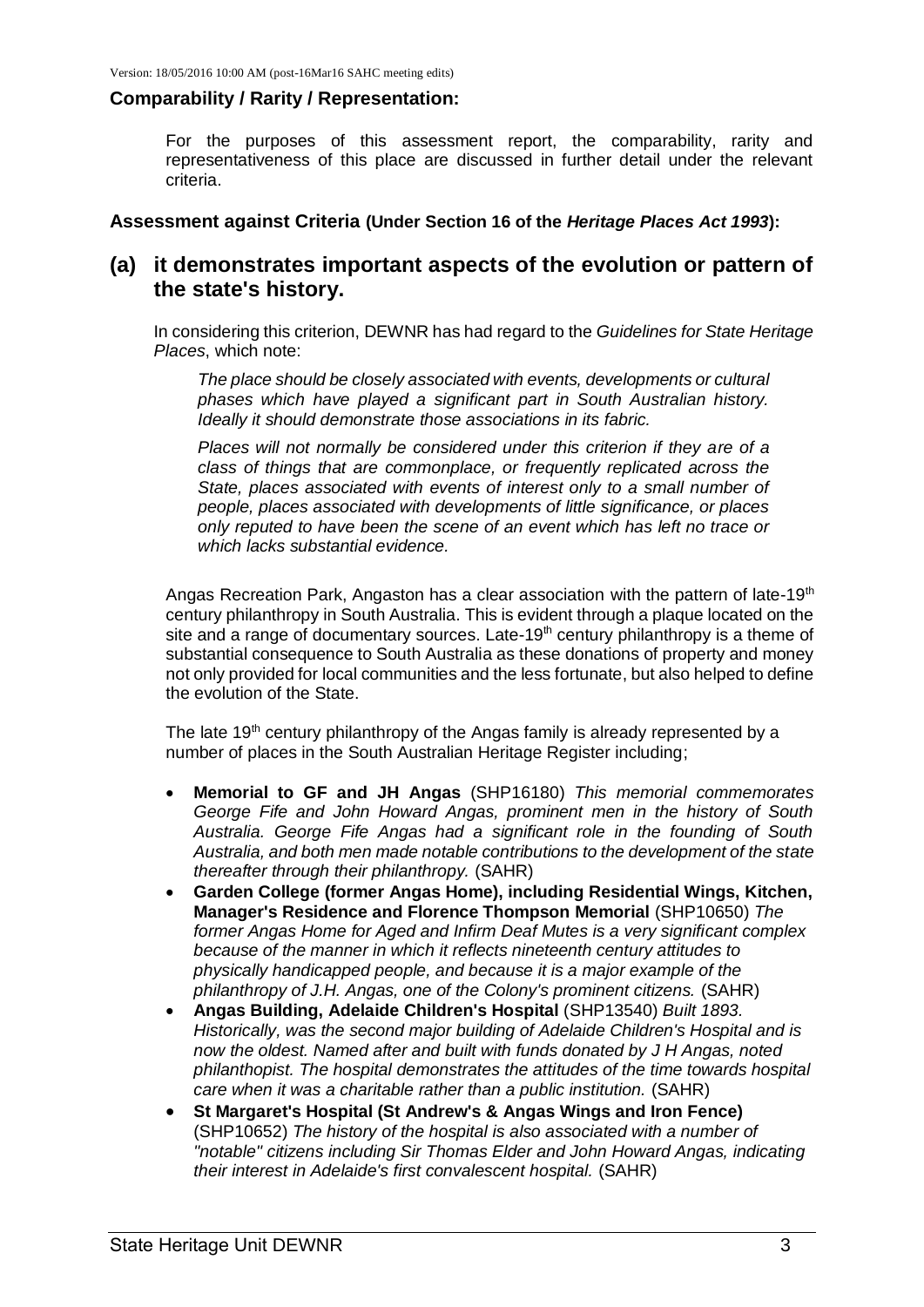Philanthropy of many other notable citizens has been recognised in the South Australian Heritage Register, some notable examples are:

Sir Thomas Elder:

- **Elder Mews (SHP10778)** The Elder Mews cottages are significant for being built by Adelaide Workmen's Homes, one of many South Australian organisations that benefited from the philanthropy of Sir Thomas Elder, who bequeathed 25000 pounds to establish the institution. Its aim was 'to benefit workmen by providing them with suitable dwellings at a reasonable rental'. (SAHR)
- **Elder Rotunda (SHP13649)** The rotunda was erected in 1884 as the result of a donation from Sir Thomas Elder, then President of the Royal Zoological Society and an important benefactor to many worthy causes during his lifetime. (SAHR)
- **Elder House Offices (SHP11655)** Built in 1937-1940, Elder House is of high historical significance for its long association with one of South Australia's most successful business houses, and the prominent families that established and expanded the Company over three generations. It has a strong cultural presence in the South Australian community through its large number of employees and their familial attachment, its association with Elders widespread business activities, and the long pattern of philanthropy of the management. (SAHR)
- **St Margaret's Hospital (St Andrew's & Angas Wings and Iron Fence) (SHP10652)** The history of the hospital is also associated with a number of "notable" citizens including Sir Thomas Elder and John Howard Angas, indicating their interest in Adelaide's first convalescent hospital. (SAHR)
- **Adelaide Benevolent and Strangers' Friend Society Hall (SHP13410)** *Completed in 1898, is historically significant for being built for the Adelaide Benevolent and Strangers' Friend Society. Founded in 1849, the Society is reputedly the oldest secular philanthropic society in South Australia, its chief work being to provide housing for the poor. Up until 1914 it was also the largest charity in the State. Funds from several well-known benefactors have enabled the Society to build, buy and lease property, providing cheap housing for the needy. The annual report for 1898 noted that through the years, and including the legacy in his will, the Society had received over 170,000 pounds from Sir Thomas Elder. Hence, the Society's hall was named in his honour.*

The Barr Smith Family:

- **Barr Smith Library, University of Adelaide (SHP10643)** *The Barr Smith Library is of high historical significance as the direct lineal descendant of the first library established by the University of Adelaide (the State's first university) in 1882, and for its long association with the Barr Smith family, a prominent and successful South Australian family whose interest and philanthropy was largely responsible for its development. (SAHR)*
- **Office (former Adelaide Kindergarten Training College, former Dwelling) and front fence** *(SHP13543) Built in 1883 for successful merchant and pastoralist GP Doolette, this villa is of most significance for its twentieth century use as the Adelaide Kindergarten Training College, which served the entire State. The College was founded in 1907 and occupied several premises until the Kindergarten Union purchased this dwelling in 1915, thanks to a gift from Robert Barr Smith, one of the State's greatest philanthropists. The College remained in the premises until it relocated to Childers Street, North Adelaide in 1961. For most of that period the College was the second most significant teacher training institution in the State, the other being Adelaide Teachers College, established in 1876 as the Teacher Training School.*

The South Australian Heritage Register includes many more places associated with church/established charity philanthropy, however the places listed above are generally examples of a systematic pattern of donation, where individuals founded or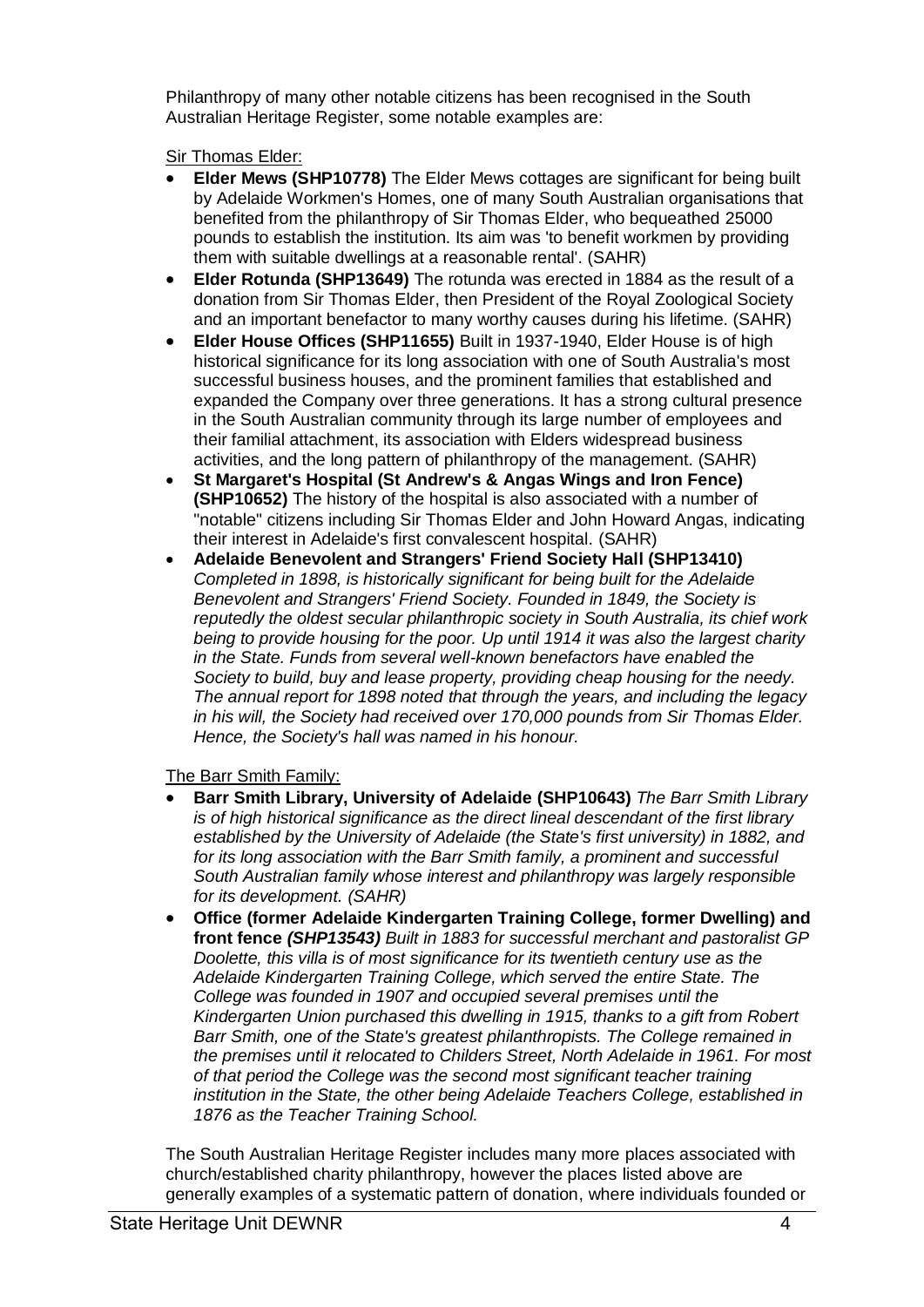funded institutions that are associated with the evolution of the State or are interpretive of this (ie commemorative sculpture). These places are generally associated with institutions, medicine, welfare, benevolence and charitable societies of significance to South Australia and there are many outstanding examples. In contrast, the Angas Park Recreation Park is not an outstanding representative of this pattern of donation. Nor is it one of the best examples of a place associated with the benevolence of the Angas family. It would be more accurate to say that the donation of the Angas Recreation Park to the people of Angaston has had particular impact on the pattern and evolution of a local community, rather than that of the state.

The place does not fulfil this criterion.

# **(b) it has rare, uncommon or endangered qualities that are of cultural significance.**

In considering this criterion, DEWNR has had regard to the *Guidelines for State Heritage Places*, that note:

*The place should demonstrate a way of life, social custom, industrial process or land use which is no longer practised, is in danger of being lost, or is of exceptional interest. This encompasses both places which were always rare, and places which have become scarce through subsequent loss or destruction.* 

*Places will not normally be considered under this criterion if their rarity is merely local, or if they appear rare only because research has not been done elsewhere, or if their distinguishing characteristics have been degraded or compromised, or if they are at present common and simply believed to be in danger of becoming rare in future.* 

The place has a clear association with recreation pursuits in South Australia which is evident in the fabric and ongoing use of the place. The Park includes elements such as a Grandstand, Show Hall, Entrance Gates and a layout that includes a sports oval.

Angas Recreation Park is rare as there are few complexes listed in the South Australian Heritage Register and the Park could be considered as a high-integrity example that still demonstrates the original interrelationships between the historic components.

However, the individual components of Angas Recreation Park are not uncommon and the Register includes many good examples of each.

Comparative Grandstands of note in the South Australian Heritage Register include:

- **Adelaide University Grandstand** (SHP26392) with adjacent sporting ovals.
- **Oakbank Grandstand** (SHP12883) *Established 1867, grandstand 1879. Historically, associated for a lengthy period with racing.* (SAHR)
- **Grandstand, Victoria Park Racecourse** (SHP13361) *Although the grandstand is typical of the type built in this period, its unusually ornate cast iron work makes it a dominant element of the Victoria Racecourse environs. Its main entrance is of note* (SAHR) *and* **Victoria Park Racecourse North East Precinct** (SHP26393) that includes Entrance Gates, Turnstile Building, Kiosk and former Adelaide Racing Club Office
- **Old Morphettville Racecourse Grandstand** (SHP14396) *This item, completed in 1913, to the design of George Soward, is a fine building, one of the few older racecourse buildings to survive, and one of considerable historical significance because of its identification with the history of horse-racing and for the manner in which it reflects the constant need for upgrading sporting amenities. It is a fine piece of architecture which contains a number of*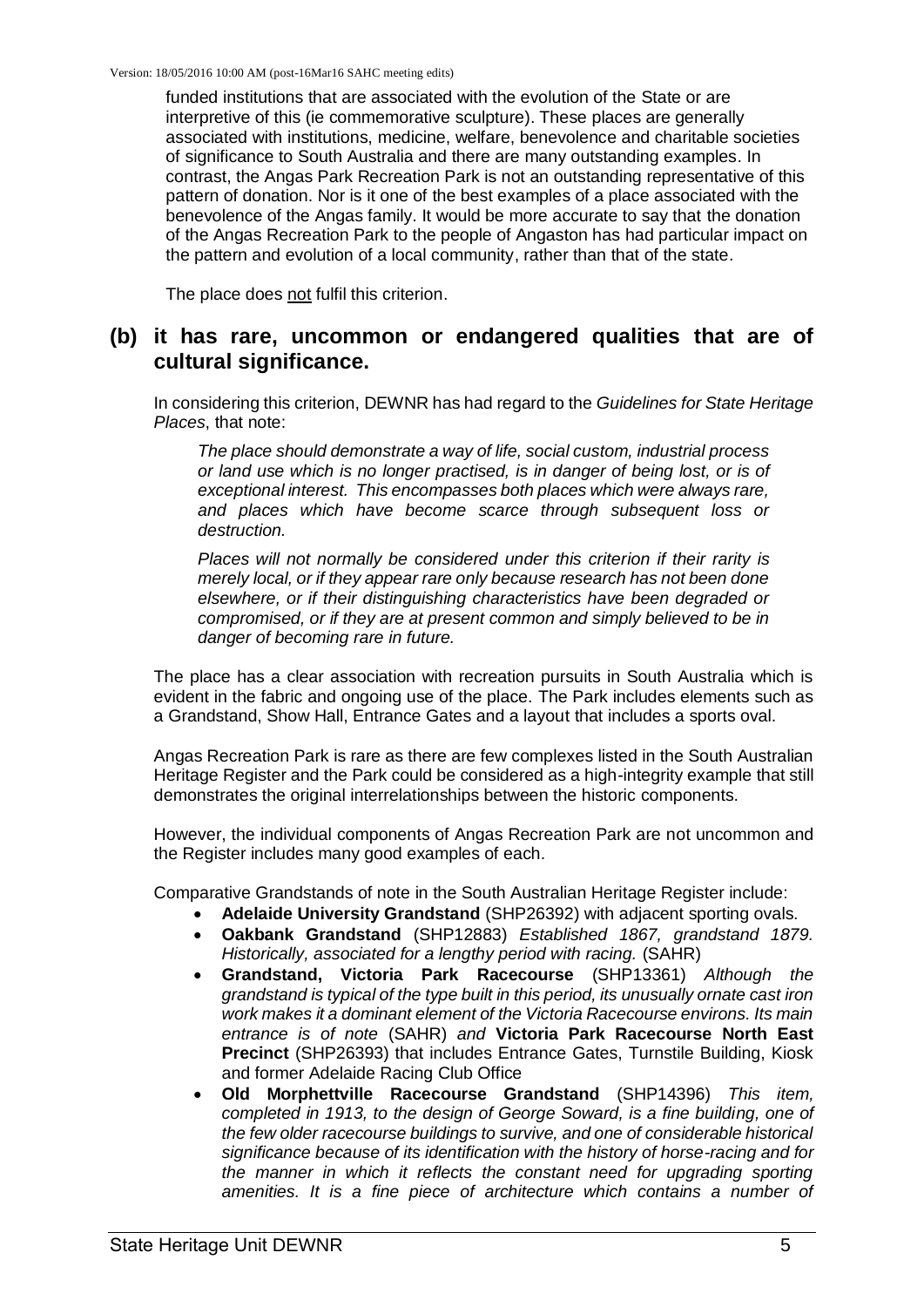*interesting design features, particularly the use of the cast iron columns.*  (SAHR)

Comparative showgrounds complexes of note in the South Australian Heritage Register include:

- **Former Kapunda Showground Pavilion & Wall** (SHP14582) *The wall surrounding the former showground was built c1880 and the pavilion in 1900. They are important statements about the way an agriculturally based society wished to carry on social activities. Another important factor is that the land for the showground was once part of the mine site.* (SAHR)
- **Minlaton Grandstand** (SHP10186) *The showground complex is significant because of its representation of Yorke Peninsula's farming community, and the importance of show meetings in publicising new improvements in farming techniques prior to the formation of the Department of Agriculture in 1902. The building itself is a rare example, revealing a combination of building types associated with ovals: a grandstand integrated with show pavilions* (SAHR)

Angas Recreation Park is neither rare, endangered or uncommon as whole, nor includes comments that could be described as uncommon or endangered. Generally showground/sporting complexes such as this are recognised in Local Heritage lists, with only a handful of outstanding examples attaining State-heritage status.

The place does not fulfil this criterion.

# **(c) it may yield information that will contribute to an understanding of the state's history, including its natural history.**

In considering this criterion, I have had regard to the *Guidelines for State Heritage Places*, that note:

*The place should provide, or demonstrate a likelihood of providing, information that will contribute significantly to our knowledge of the past. The information should be inherent in the fabric of the place. The place may be a standing structure, an archaeological deposit or a geological site.* 

*Places will not normally be considered under this criterion simply because they are believed to contain archaeological or palaeontological deposits. There must be good reasons to suppose the site is of value for research, and that useful information will emerge. A place that will yield the same information as many other places, or information that could be obtained as readily from documentary sources, be eligible.* 

There is no evidence, documentary or otherwise that would indicate a likelihood that this place contains physical evidence, not currently visible that may contribute to an understanding of the state's history.

The place does not fulfil this criterion.

# **(d) it is an outstanding representative of a particular class of places of cultural significance.**

In considering this criterion, DEWNR has had regard to the *Guidelines for State Heritage Places*, that note:

The place should be capable of providing understanding of the category of *places which it represents. It should be typical of a wider range of such*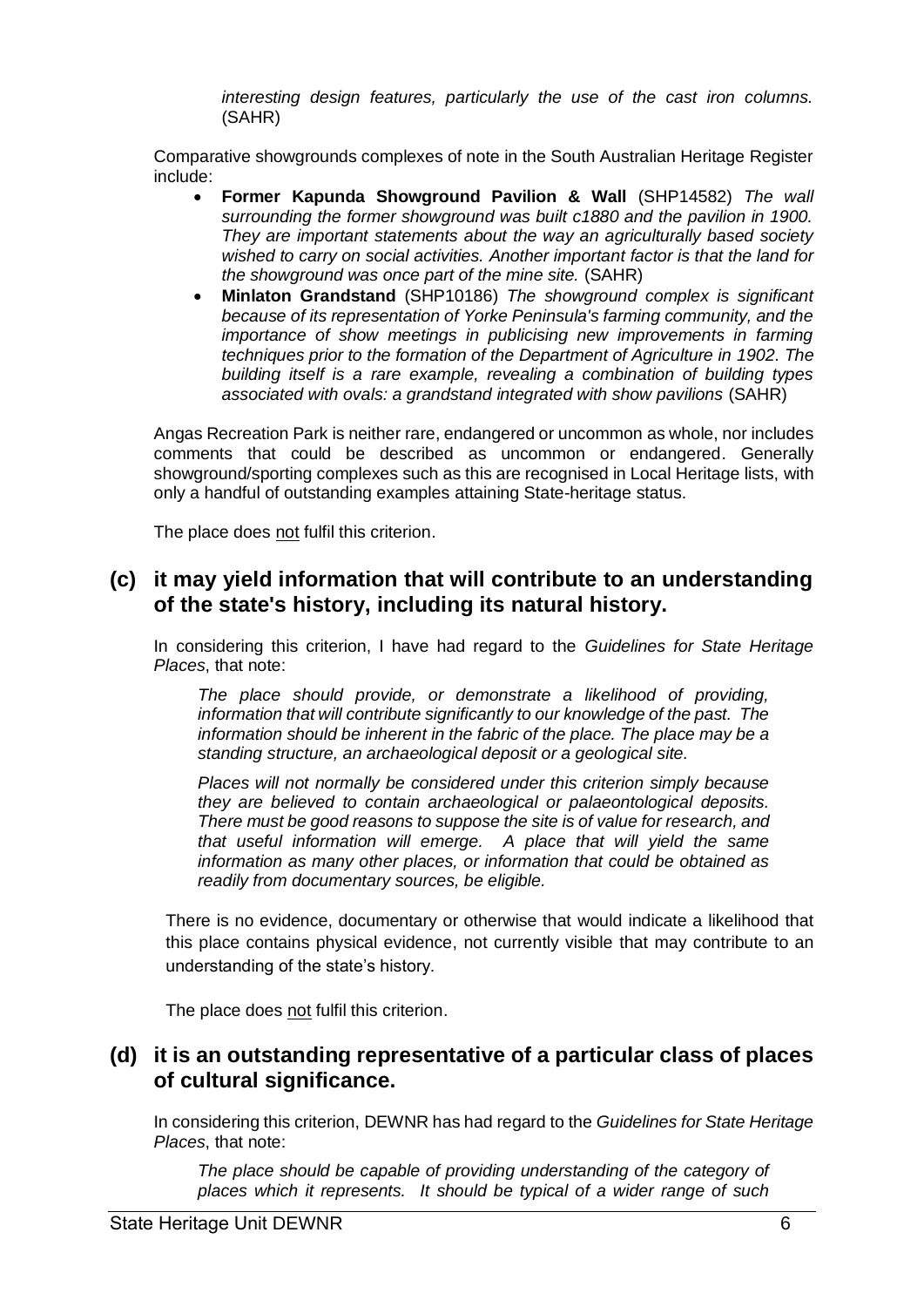*places, and in a good state of integrity, that is, still faithfully presenting its historical message.* 

*Places will not be considered simply because they are members of a class, they must be both notable examples and well-preserved. Places will be excluded if their characteristics do not clearly typify the class, or if they were very like many other places, or if their representative qualities had been degraded or lost. However, places will not be excluded from the Register merely because other similar places are included.* 

Due to its various functions, Angas Recreation Park can be considered one of a class of place; Sport and Recreation places Showground and Agricultural places, War Memorial places or Historic Recreation reserves. Generally places such as Angas Recreation Park are reflective of the culture and changing attitudes of South Australia throughout history. The following compares Angas Recreation Park to each of these classes of place.

#### Sport and Recreation

Comparable places that demonstrate sporting & recreation include the following State Heritage Places:

- **Adelaide University Grandstand** (SHP26392) that includes adjacent sporting ovals.
- **Oakbank Grandstand** (SHP12883) *Established 1867, grandstand 1879. Historically, associated for a lengthy period with racing.* (SAHR)
- **Grandstand, Victoria Park Racecourse** (SHP13361) *Although the grandstand is typical of the type built in this period, its unusually ornate cast iron work makes it a dominant element of the Victoria Racecourse environs. Its main entrance is of note* (SAHR) *&* **Victoria Park Racecourse North East Precinct** (SHP26393) that includes Entrance Gates, Turnstile Building, Kiosk and former Adelaide Racing Club Office
- **Old Morphettville Racecourse Grandstand** (SHP14396) *This item, completed in 1913, to the design of George Soward, is a fine building, one of the few older racecourse buildings to survive, and one of considerable historical significance because of its identification with the history of horse-racing and for the manner in which it reflects the constant need for upgrading sporting amenities. It is a fine piece of architecture which contains a number of interesting design features, particularly the use of the cast iron columns.* (SAHR)
- **Gladstone Bandstand** (SHP10194) representing recreation pursuits prior to television as well as being a memorial to local soldiers lost in various wars.
- **Bandstand, Port Road Reserve** (SHP13703) *Built 1921 as part of the beautification of the Port Road reserve. Typical structure from the period.* (SAHR)

**Note:** Often grandstands are listed rather than whole ovals. However, ovals may be included in conservation zones, such as in the case of the **Colonel Light Gardens State Heritage Area (11552),** which includes sports ovals and places for recreation.

Angas Recreation Park does include an original grandstand that could not be considered an outstanding example as it demonstrates typical detailing and unsympathetic development to the rear has compromised existing fabric. The associated Oval whilst presumably demonstrating the original layout, does not include fabric that demonstrates any heritage-value.

Places of significance including Showgrounds and Agricultural structures A number of showground structures are included on local and State heritage lists, including the following: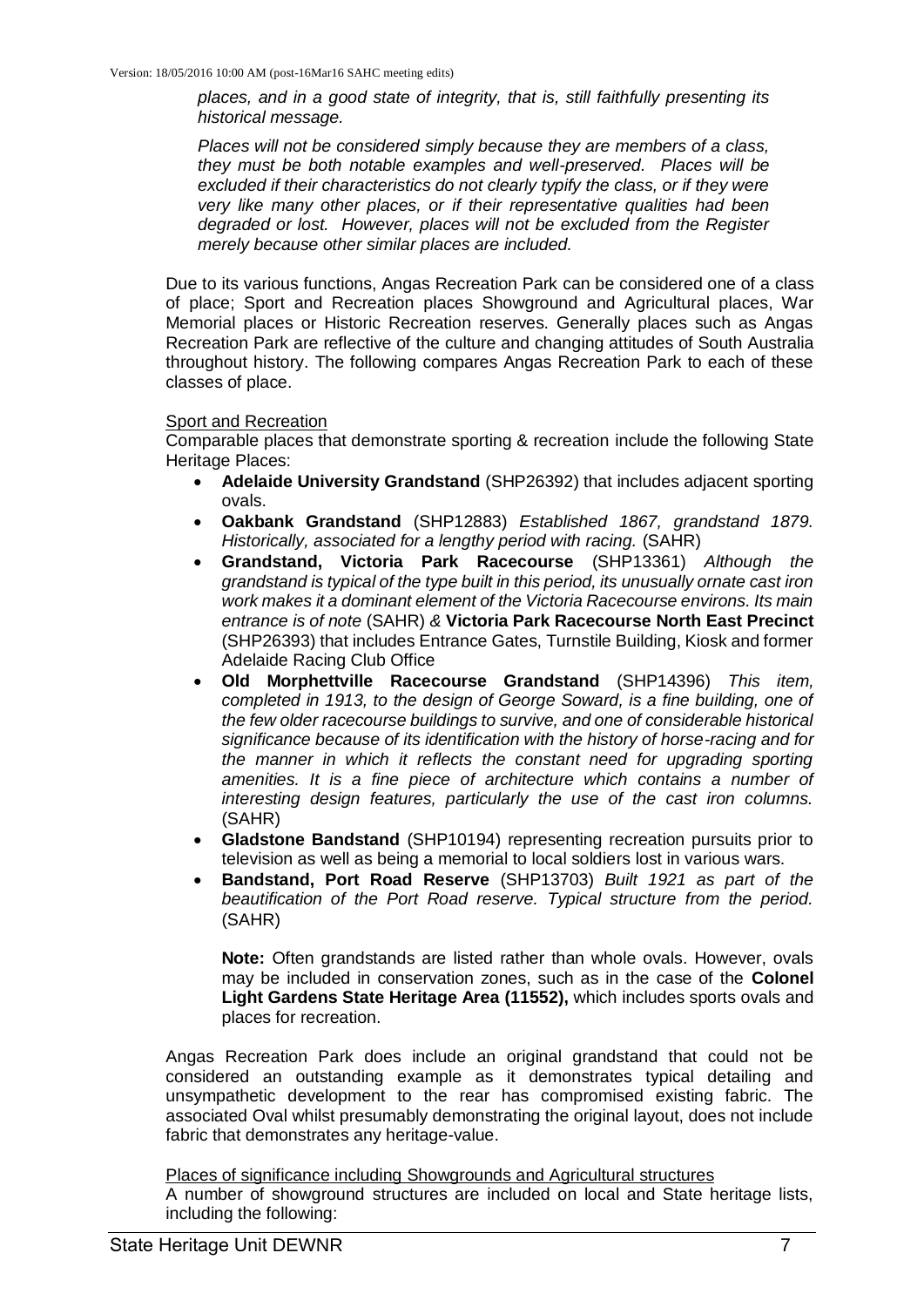- **Former Kapunda Showground Pavilion & Wall** (SHP14582) *The wall surrounding the former showground was built c1880 and the pavilion in 1900. They are important statements about the way an agriculturally based society wished to carry on social activities. Another important factor is that the land for the showground was once part of the mine site.* (SAHR)
- **Minlaton Grandstand** (SHP10186) *The showground complex is significant because of its representation of Yorke Peninsula's farming community, and the importance of show meetings in publicising new improvements in farming techniques prior to the formation of the Department of Agriculture in 1902. The building itself is a rare example, revealing a combination of building types associated with ovals: a grandstand integrated with show pavilions* (SAHR)

The Agricultural Show Hall is of interest as it is a large corrugated-iron show hall with significant original features. However, the class of building would be best defined as a community hall. There are many community halls in the South Australian Heritage Register including the Angaston Town Hall (SHP: 12220).

#### Significant for war associations and memorial gardens with recreation uses

As the gates have been dedicated as a War Memorial it is comparable against places with war associations. A number of places demonstrate this association including these selected examples:

- **Soldiers Memorial Gardens, Strathalbyn** (SHP11751) *The Strathalbyn Soldiers' Memorial Gardens are a significant expression of the community's desire to remember the fallen of World War One.*
- **Thebarton Soldiers Memorial** (SHP11835) *The building represents the social value placed on recreational activities while serving as a war memorial (World War 1), the impact of which was still being felt in the early 1920s* (SAHR).
- **Angaston War memorial** (SHP14535) *It is significant not only because of its unique design and as a tribute to those who fought, but also through its being designed by Charles Angas. It carries on the philanthropic tradition of the Angas* family from the inception of the town to the twentieth century. *(SAHR)*

The relatively minor feature of the memorial gates does not include the sculpture or ceremonial avenue usually typical of the class of war memorial and cannot be considered an outstanding example.

#### Significant as Reserves for Recreation and Park Lands

A number of recreational reserves of the early  $20<sup>th</sup>$  century have been included in the South Australian Heritage Register:

- **Adelaide Parklands and City Layout** (National Heritage List: 105758) *whose significance lies in its design excellence. The Adelaide Plan is regarded as a masterwork of urban design, a grand example of colonial urban planning*. (AHD)
- **Belair National Park State Heritage Area** (SHA11552) *Evidence of the Park's subsequent history under the management of appointed Commissioners is apparent in the ovals, pavilions, exotic tree plantings and other improvements which reflect changing conceptions of recreation and conservation. The Park was created on land originally set aside in the 1840s as the Government Farm* (SAHR).
- **Waterfall Gully Kiosk/Restaurant, Cleland Conservation Park** (SHP13675) *The Kiosk was constructed in 1912 as one of the amenities of the Waterfall Gully National Pleasure Resort, one of the first such resorts in South Australia. It is therefore associated with the growth of State Government recognition of the need for public recreational areas and is probably the first example of refreshment rooms in a National Park setting.* (SAHR)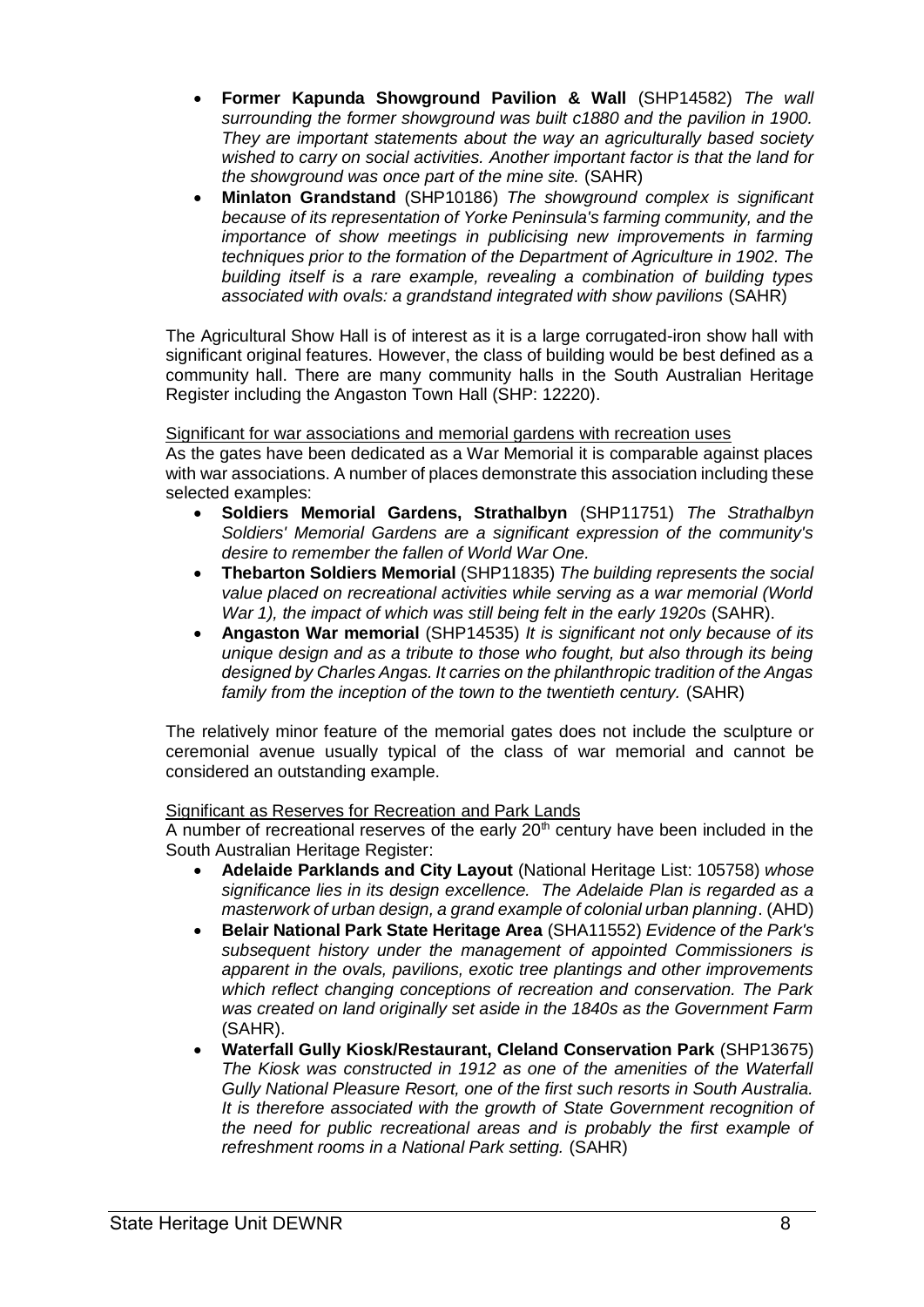Historical recreation reserves were usually based upon historic Government decrees to provide natural that would provide the natural places for the populace. These were often legislated places with the greatest examples being 'National Parks' or 'National Pleasure Resorts' such as Waterfall Gully and Belair.

Angas Recreation Park retains a reasonable integrity, with some fabric surviving from the late 19<sup>th</sup> century, as well as retention of the historical interrelationships between the structures and the oval. However, theree are several more outstanding examples of this class within the South Australian Heritage Register, and the Angas Recreation Park is not considered a notable example of its class.

The place does not fulfil this criterion.

# **(e) it demonstrates a high degree of creative, aesthetic or technical accomplishment or is an outstanding representative of particular construction techniques or design characteristics.**

In considering this criterion, DEWNR has had regard to the *Guidelines for State Heritage Places*, that note:

*The place should show qualities of innovation or departure, beauty or formal design, or represent a new achievement of its time. Breakthroughs in technology or new developments in design would qualify, if the place clearly shows them. A high standard of design skill and originality is expected.* 

*Places would not normally be considered under this criterion if their degree of achievement could not be demonstrated, or where their integrity was diminished so that the achievement, while documented, was no longer apparent in the place, or simply because they were the work of a designer who demonstrated innovation elsewhere.* 

The physical fabric of Angas Recreation Park does not demonstrate a high degree of creative, aesthetic or technical accomplishment nor is it an outstanding representative of particular construction techniques or design characteristics.

The place does not fulfil this criterion.

# **(f) it has strong cultural or spiritual associations for the community or a group within it.**

In considering this criterion, DEWNR has had regard to the *Guidelines for State Heritage Places*, that note:

*The place should be one which the community or a significant cultural group have held in high regard for an extended period. This must be much stronger than people's normal attachment to their surroundings. The association may in some instances be in folklore rather than in reality.* 

*Places will' not be considered if their associations are commonplace by nature, or of recent origin, or recognised only by a small number of people, or not held very strongly, or held by a group not widely recognised, or cannot be demonstrated satisfactorily to others.* 

There is evidence of a strong and direct association between the local community of Angaston and Angas Recreation Park, this however could not be considered to be an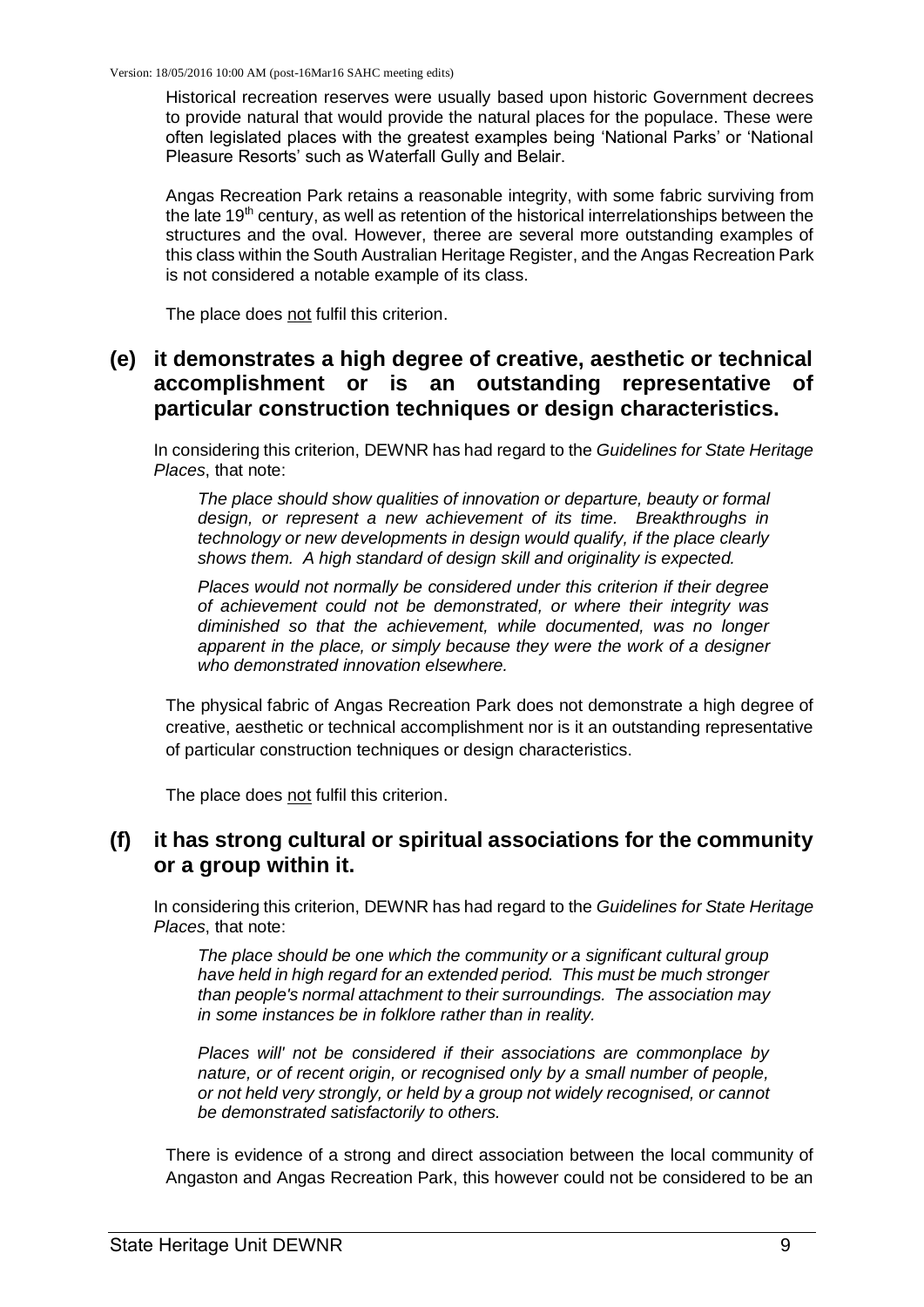association that reflects cultural and/or spiritual associations of a community or cultural group of State significance.

The place may not fulfil this criterion.

# **(g) it has a special association with the life or work of a person or organisation or an event of historical importance.**

In considering this criterion, DEWNR has had regard to the *Guidelines for State Heritage Places*, that note:

*The place must have a close association with a person or group which played a significant part in past events, and that association should be demonstrated in the fabric of the place. The product of a creative person, or the workplace of a person whose contribution was in industry, would be more closely associated with the person's work than would his or her home. Most people are associated with many places in their lifetime, and it must be demonstrated why one place is more significant than others.* 

*Places will not generally be considered under this criterion if they have only a brief, incidental or distant association, or if they are associated with persons or groups of little significance, or if they are associated with an event which has left no trace, or if a similar association could be claimed for many places, or if the association cannot be demonstrated. Generally the home or the grave of a notable person will not be entered in the Register unless it has some distinctive attribute, or there is no other physical evidence of the person's life or career in existence.* 

Angas Recreation Park is clearly associated with the late  $19<sup>th</sup>$  century philanthropic works of the Angas family. This association is already represented by a number of places in the South Australian Heritage Register;

- **Memorial to GF and JH Angas** (SHP16180) *This memorial commemorates George Fife and John Howard Angas, prominent men in the history of South Australia. George Fife Angas had a significant role in the founding of South Australia, and both men made notable contributions to the development of the state thereafter through their philanthropy.* (SAHR)
- **Garden College (former Angas Home), including Residential Wings, Kitchen, Manager's Residence and Florence Thompson Memorial** (SHP10650) *The former Angas Home for Aged and Infirm Deaf Mutes is a very significant complex because of the manner in which it reflects nineteenth century attitudes to physically handicapped people, and because it is a major example of the philanthropy of J.H. Angas, one of the Colony's prominent citizens.* (SAHR)
- **Angas Building, Adelaide Children's Hospital** (SHP13540) *Built 1893. Historically, was the second major building of Adelaide Children's Hospital and is now the oldest. Named after and built with funds donated by J H Angas, noted philanthopist. The hospital demonstrates the attitudes of the time towards hospital care when it was a charitable rather than a public institution.* (SAHR)
- **St Margaret's Hospital (St Andrew's & Angas Wings and Iron Fence)** (SHP10652) *The history of the hospital is also associated with a number of "notable" citizens including Sir Thomas Elder and John Howard Angas, indicating their interest in Adelaide's first convalescent hospital.* (SAHR)
- **Angaston War memorial** (SHP14535) *It is significant not only because of its unique design and as a tribute to those who fought, but also through its being designed by Charles Angas. It carries on the philanthropic tradition of the Angas* family from the inception of the town to the twentieth century. *(SAHR)*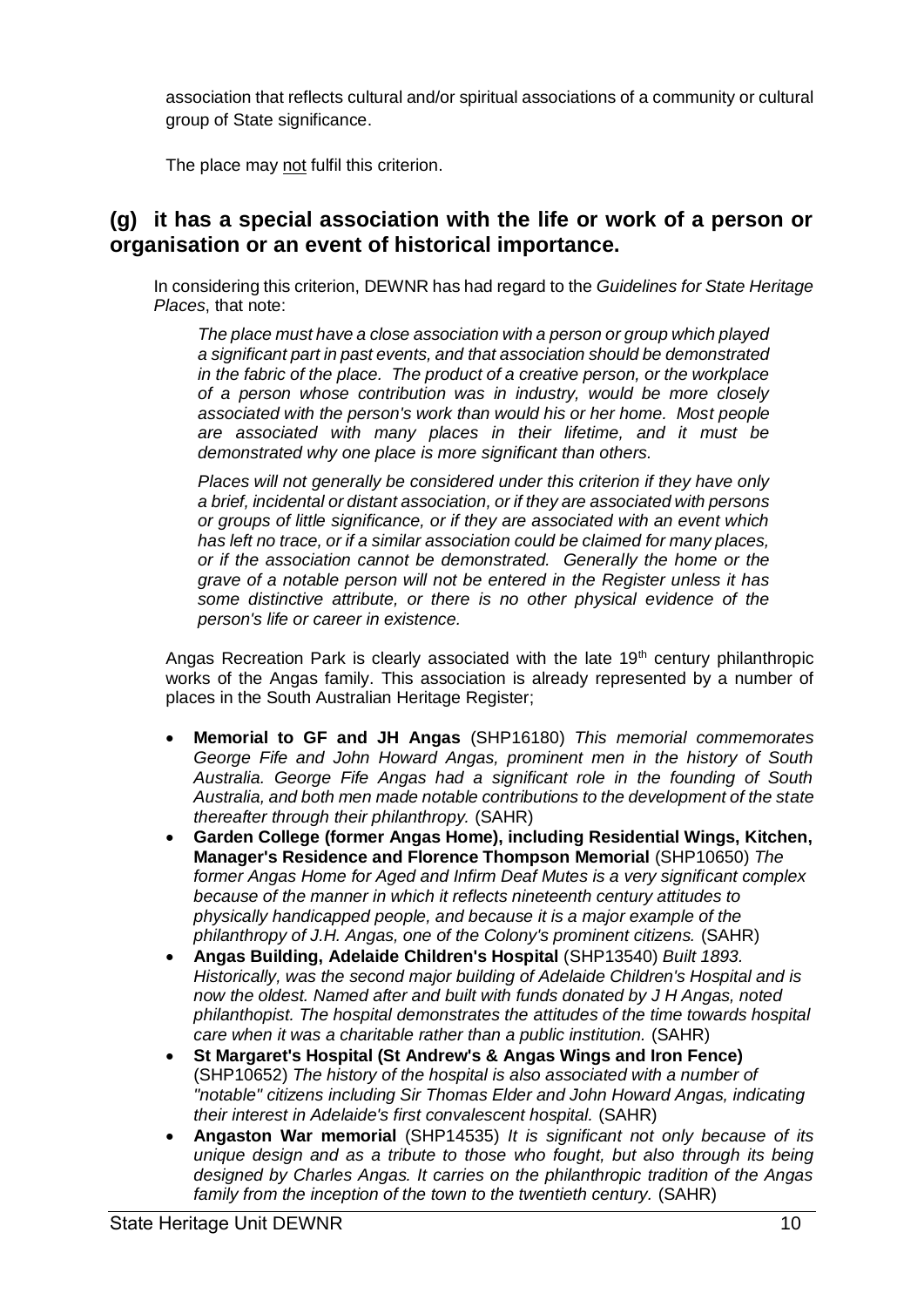Because of its name and provenance, the Angas Recreation Park is closely identified with the Angas family. However, there are better examples of places on the State Heritage Register that represent the influence of the Angas family on South Australian development, including those summarised above. The recreation park is more significant to the local community than the state as a whole, and could not be considered one of the best representatives of places that demonstrate the philanthropy of the Angas family.

The place does not fulfil this criterion.

The significant fabric assessed in this report includes:

Unalienated area of the original Park bounded by Park Road, Washington Road, Radford Road and Gramp Avenue and specifically including; 1951 Stone Entrance Gates, 1895 Agricultural Show Hall, original sections of 1905 Grandstand and interrelationships between these features and the sports oval.

Fabric that is not considered to be significant includes:

Modern tennis courts and skate-park elements.

# **REFERENCES:**

- McDougall & Vines 1996, *Heritage study: Angaston town centre historic conservation zone*, p79-82
- 1937, *Angas Recreation Park Act*, No. 2347
- Ramsey, E 1977, *A Brief History of the Angaston Recreation Park*
- *The Express and Telegraph*, Monday 31 December 1877, p3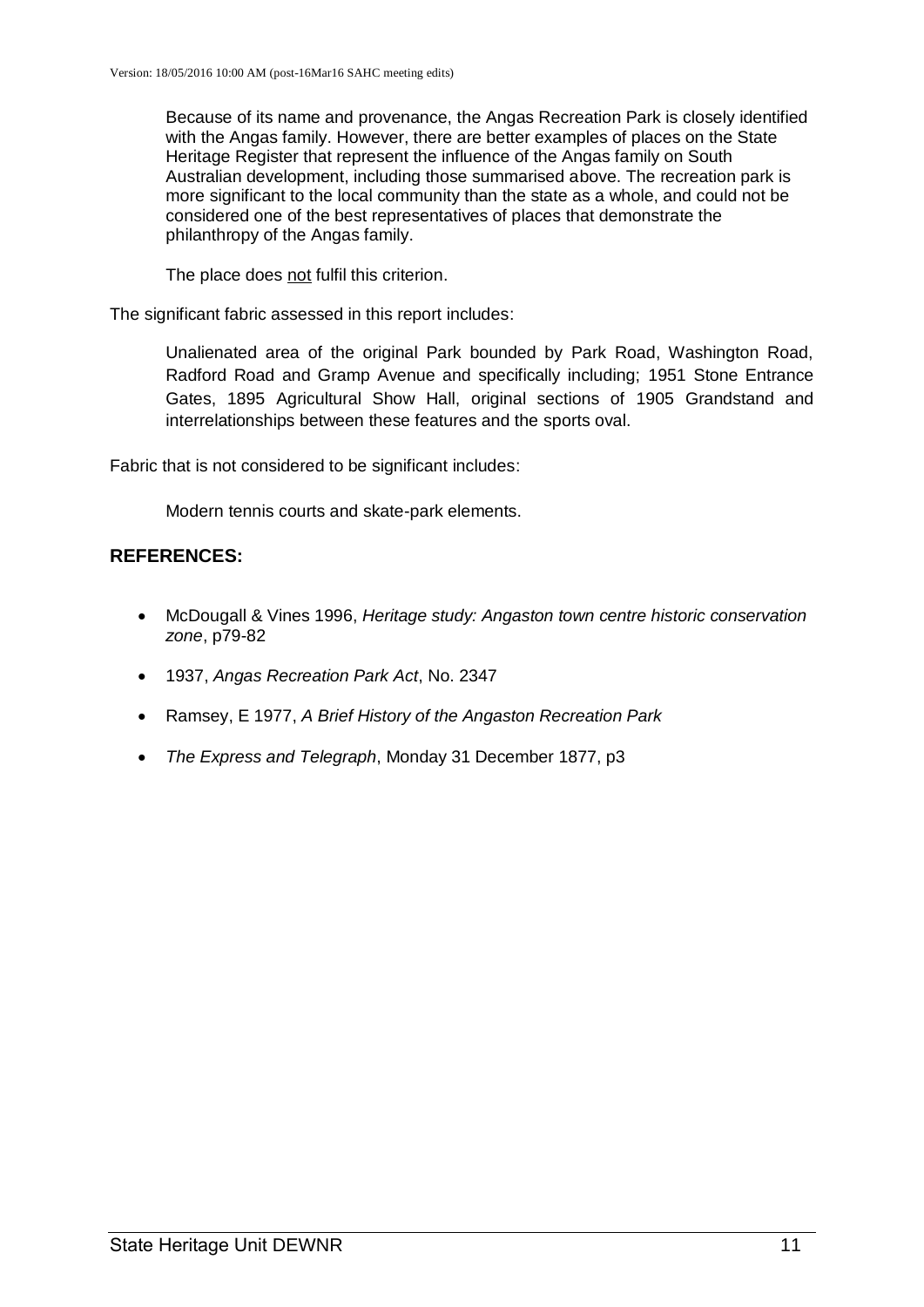**NAME:** Angas Recreation Park **PLACE NO.:** 26462

| <b>SITE RECORD:</b>           |                                                                                                                                                                                                            |                                                                                                                                                  |  |
|-------------------------------|------------------------------------------------------------------------------------------------------------------------------------------------------------------------------------------------------------|--------------------------------------------------------------------------------------------------------------------------------------------------|--|
| <b>FORMER NAME:</b>           | Angas Recreation Park                                                                                                                                                                                      |                                                                                                                                                  |  |
| <b>DESCRIPTION OF PLACE:</b>  | Recreation Park including 1951 Entrance Gates, 1905<br>Grandstand, 1895 Agricultural Show Hall and sports oval.<br>Modern features (not of heritage significance) include tennis<br>courts and skate-park. |                                                                                                                                                  |  |
| <b>DATE OF COMPLETION:</b>    | 1877                                                                                                                                                                                                       |                                                                                                                                                  |  |
| <b>LOCAL HERITAGE STATUS:</b> | <b>Description:</b>                                                                                                                                                                                        | <b>Barossa Council LHP (16874):</b><br>Angaston Recreation Park including<br>Agricultural Show Hall and original<br>sections of Grandstand"      |  |
| <b>STATE HERITAGE STATUS:</b> | Date:<br>Description:<br>Date:                                                                                                                                                                             | 2004<br>State-heritage nomination<br>Received 18 November 2015                                                                                   |  |
| <b>CURRENT USE:</b>           | Description:<br>Dates:                                                                                                                                                                                     | <b>Public Recreation</b><br>1877                                                                                                                 |  |
| <b>PREVIOUS USE(S):</b>       | <b>Description:</b><br>Dates:                                                                                                                                                                              | Grazing land<br>c1850                                                                                                                            |  |
| <b>ARCHITECT:</b>             | Name:<br>Dates:                                                                                                                                                                                            | n/a<br>n/a                                                                                                                                       |  |
| <b>BUILDER:</b>               | Name:<br>Dates:                                                                                                                                                                                            | The residents of Angaston<br>n/a                                                                                                                 |  |
| <b>SUBJECT INDEXING:</b>      | Group:<br>Category:                                                                                                                                                                                        | Group(s)<br>Category(s)                                                                                                                          |  |
| <b>LOCAL GOVERNMENT AREA:</b> | Description:                                                                                                                                                                                               | <b>Barossa Council</b>                                                                                                                           |  |
| <b>LOCATION:</b>              | Unit No.:<br><b>Street No.:</b><br><b>Street Name:</b><br>Town/Suburb:<br><b>Post Code:</b>                                                                                                                | $13 - 21$<br><b>Washington Street</b><br>Angaston<br>5353                                                                                        |  |
| <b>LAND DESCRIPTION:</b>      | <b>Title Type:</b><br>Volume:<br>Folio:<br>Lot Nos:                                                                                                                                                        | <b>CT</b><br><b>CT</b><br>CT<br><b>CT</b><br>5796<br>5360<br>5830<br>5710<br>792<br>539<br>108<br>592<br>563<br>137<br>97 98<br>569<br>99<br>100 |  |
|                               | Section:<br>Hundred:                                                                                                                                                                                       | 101<br>331<br>Moorooroo                                                                                                                          |  |
| <b>OWNER:</b>                 |                                                                                                                                                                                                            |                                                                                                                                                  |  |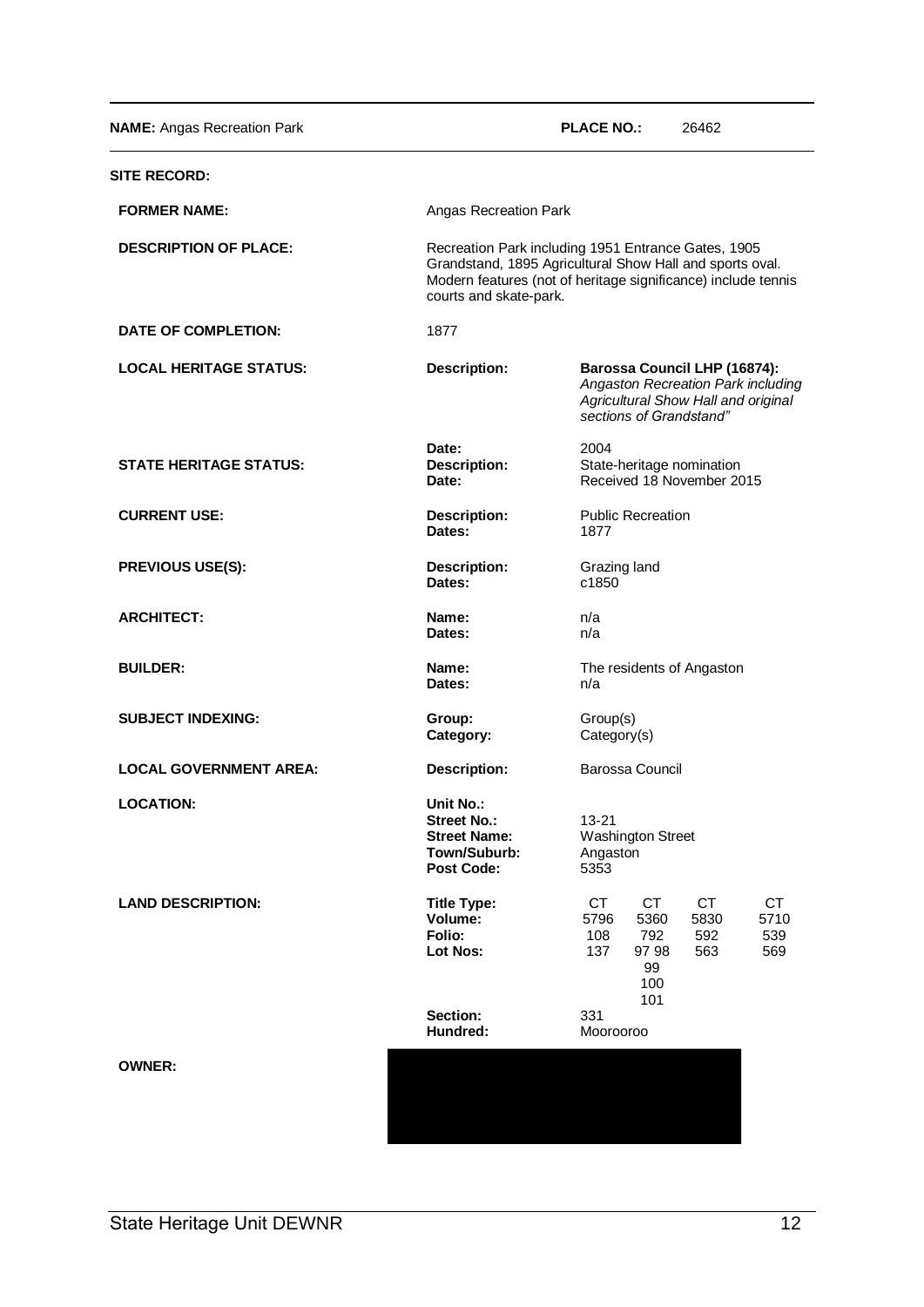#### **NAME:** Angas Recreation Park **PLACE NO.:** 26462



**Angas Recreation Park, 13-21 Washington Street, Angaston, 5353 Site Plan Scale: not to scale N ↑** 

#### **Legend**

**Boundary of State-heritage nominated place**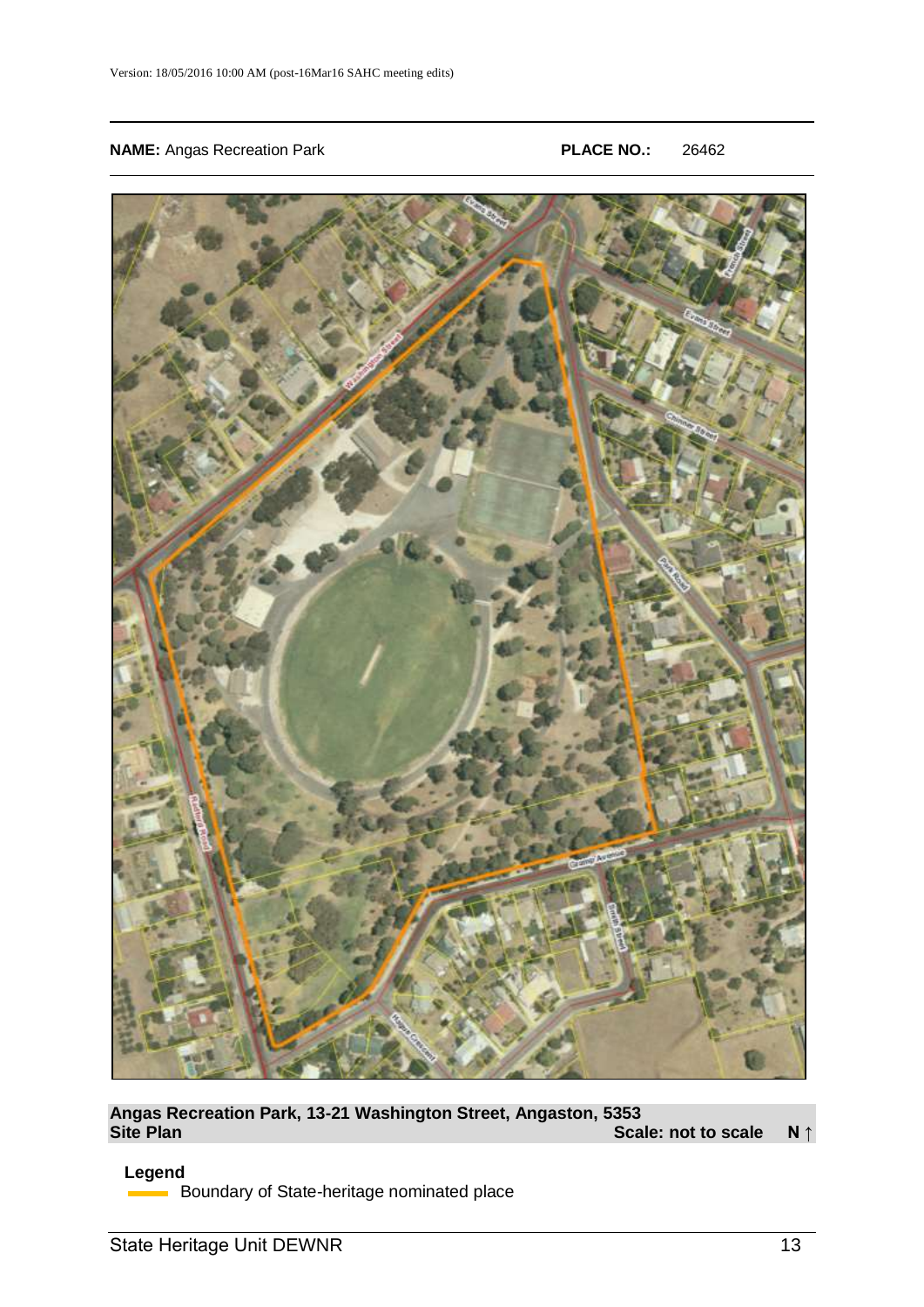**NAME:** Angas Recreation Park **PLACE NO.:** 26462



**Sports Oval**  Angas Recreation Park, Angaston



**Play Equipment & Sports Oval** 

Angas Recreation Park, Angaston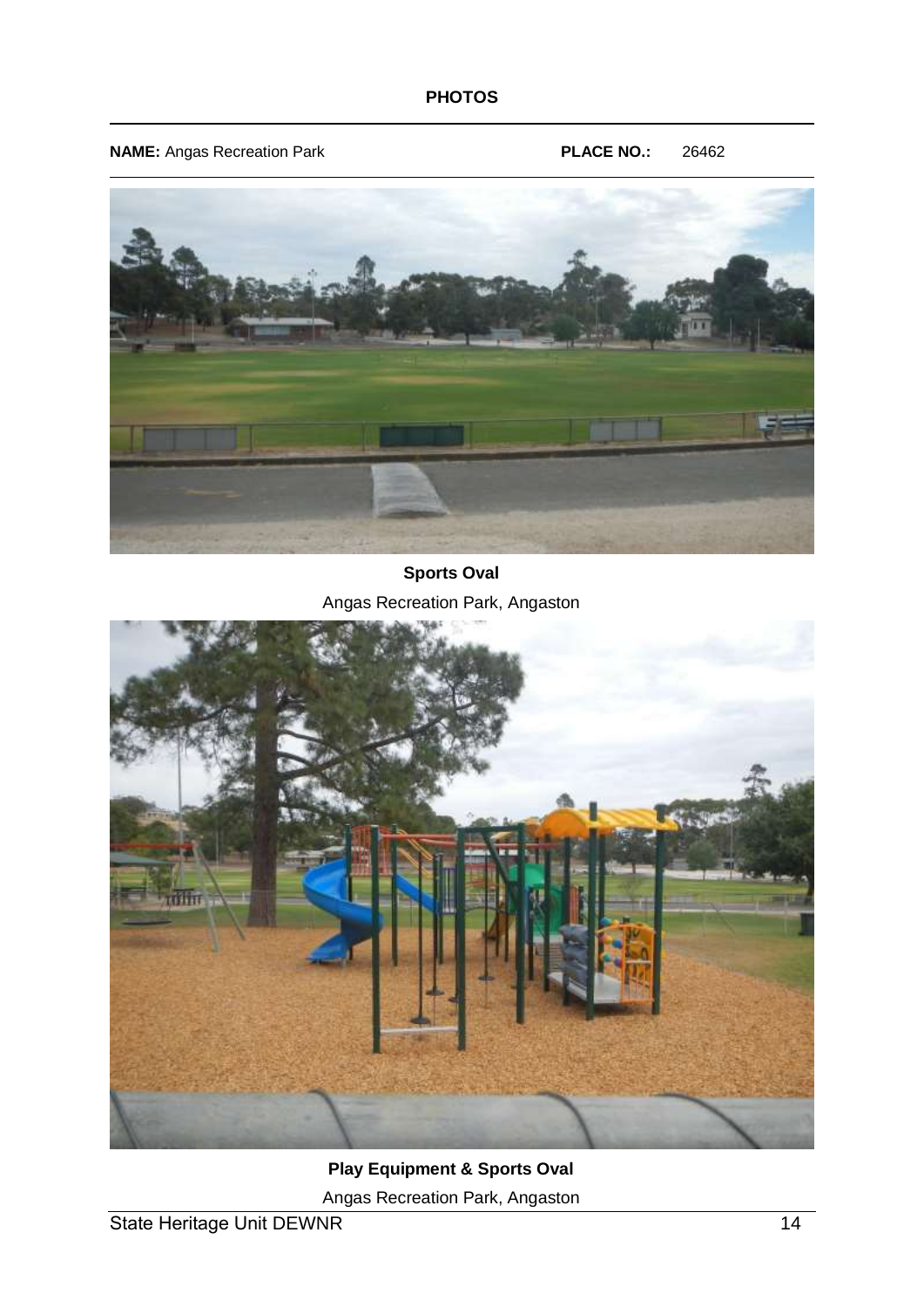## **PHOTOS**

**NAME:** Angas Recreation Park **PLACE NO.:** 26462



# **1905 Grandstand**  Angas Recreation Park, Angaston



**1905 Grandstand Dedication Plaque**  Angas Recreation Park, Angaston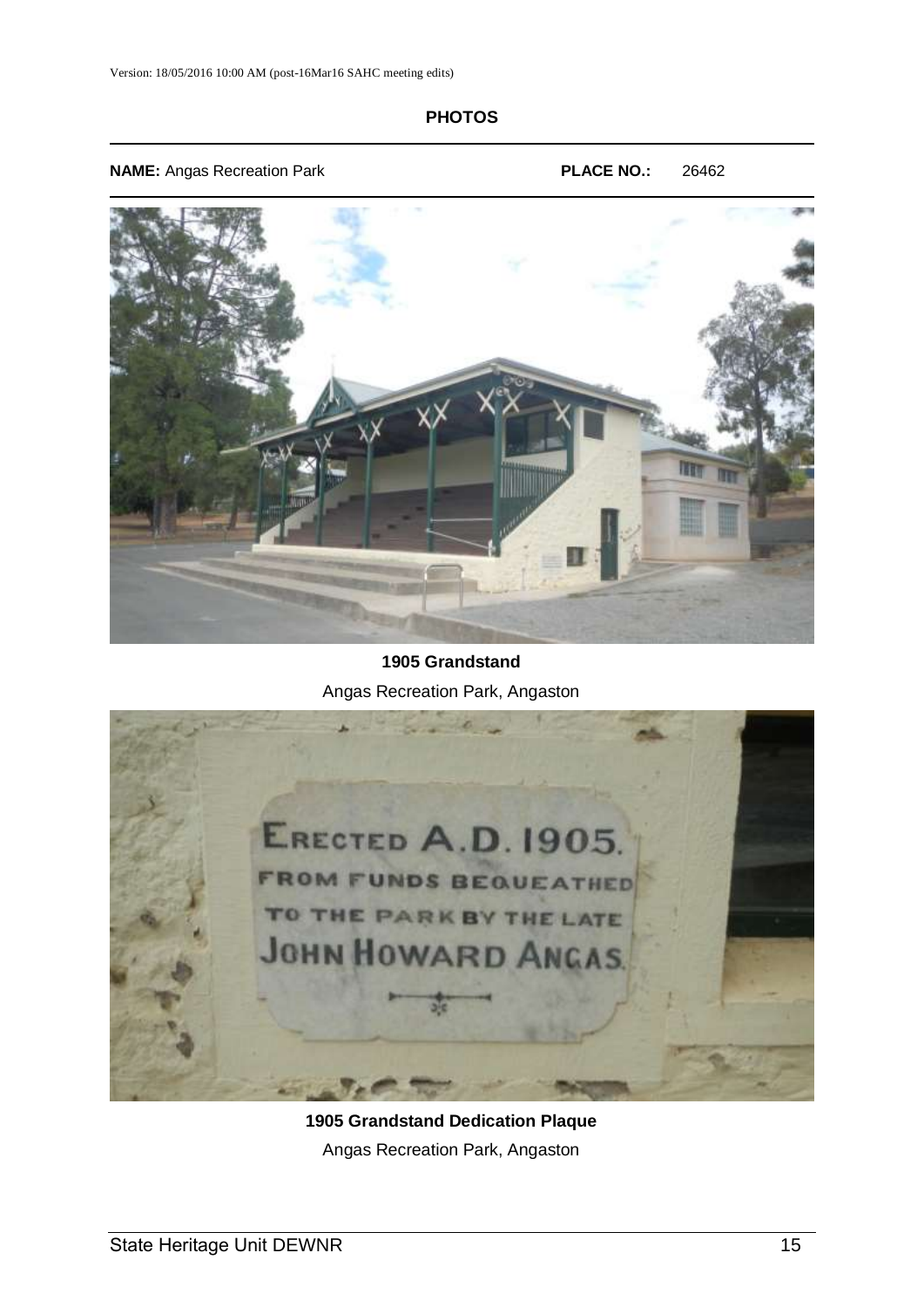## **PHOTOS**

**NAME:** Angas Recreation Park **PLACE NO.:** 26462



**1895 Agricultural Show Hall**  Angas Recreation Park, Angaston



**Dedication plaque under Entrance to Agricultural Show Hall**  Angas Recreation Park, Angaston